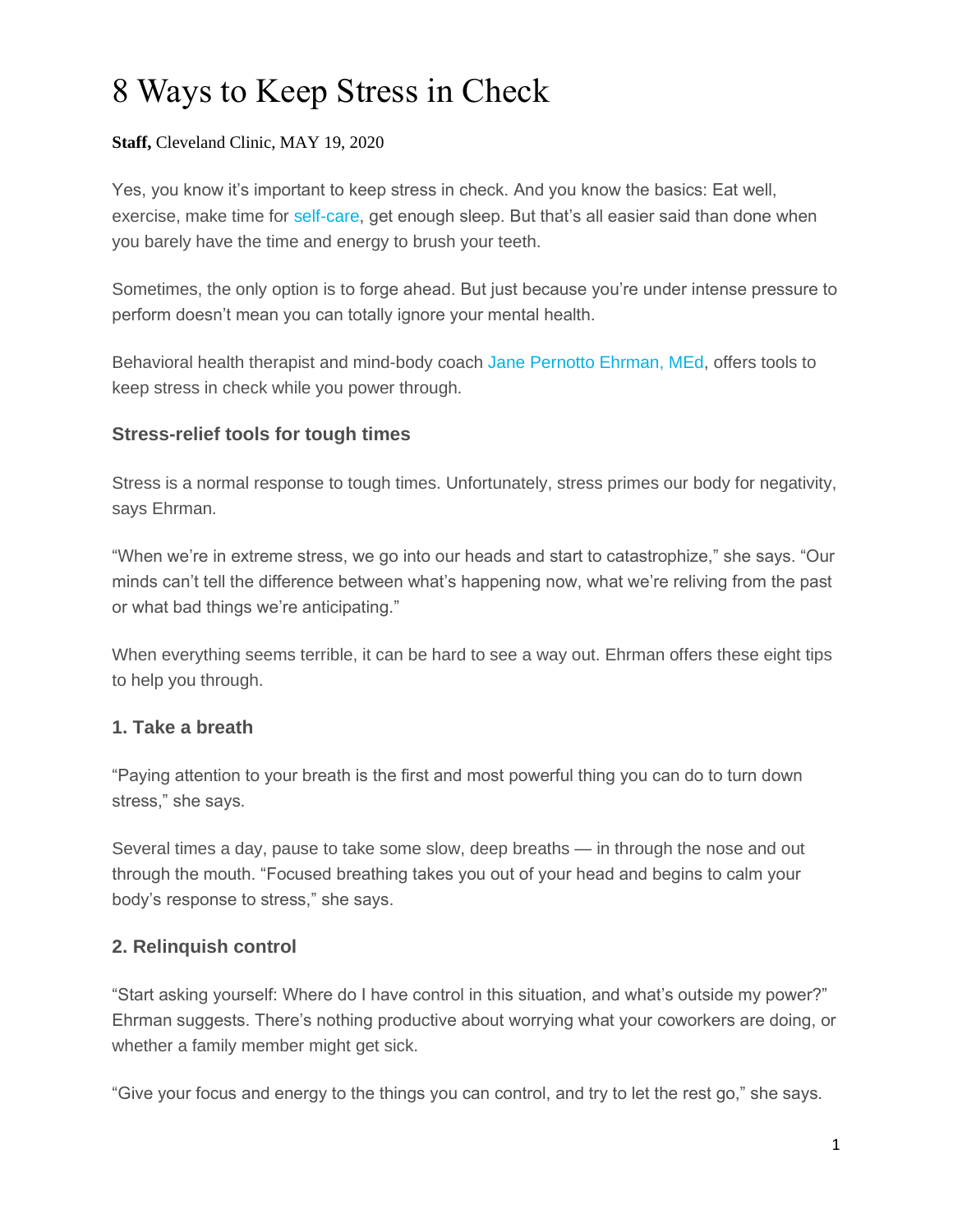# **3. Worry with purpose**

Sometimes there's good reason to be concerned. But dwelling on that worry isn't doing you any good unless it points you toward a plan.

Instead of stressing about whether you might be laid off, channel that energy into updating your resume, talking to friends who might have job leads or coming up with a Plan B. "Use the worry to come to a solution, instead of just spinning around in the stress," Ehrman says.

# **4. Schedule tantrum time**

"If you have a stressful situation that's out of your control, you might want to rant and rave. Give yourself 10 minutes," Ehrman says. Use that time to get mad, wallow in your anger or vent to a family member. Then be done. "When your mind goes back there, remind yourself that you're done with that for today," she adds.

# **5. Put your imagination on a short leash**

When you're in a pressure cooker situation, it's easy to imagine the worst. But often we end up stressing about stuff that hasn't even happened yet — and might not happen at all.

"Just like you wouldn't let a new puppy run everywhere, you don't have to let your imagination run wild. Put in on a leash," she says. "We can't control the thoughts that pop into our heads, but we can decide whether we choose to entertain those thoughts."

# **6. Turn to mind-body tools**

Practices like mindfulness [meditation](https://health.clevelandclinic.org/4-meditation-myths-busted/) and guided imagery can lower blood pressure and stress hormones and help you stay calm. Feels like one more thing on your to-do list? It doesn't have to take up a lot of time. Begin with just five minutes a day (there are tons of apps to get you started) and work your way up to 15 or 20 minutes, Ehrman suggests. "It takes practice, but after a while it becomes second nature."

# **7. Focus on the good**

Every night before bed, write down three good things that happened that day, Ehrman suggests. Whether big (you finished a tricky project) or small (you're wearing your most comfy PJs), the activity helps spark positive emotions. Also note for yourself the good feeling or feelings that those things sparked, such as joy, happiness, love or appreciation.

"It's important to become aware of the simple goodness in our days," she says. "Studies show that doing this exercise improves sleep and moods. Over time, it can actually reduce symptoms of [depression.](https://my.clevelandclinic.org/health/diseases/9290-depression)"